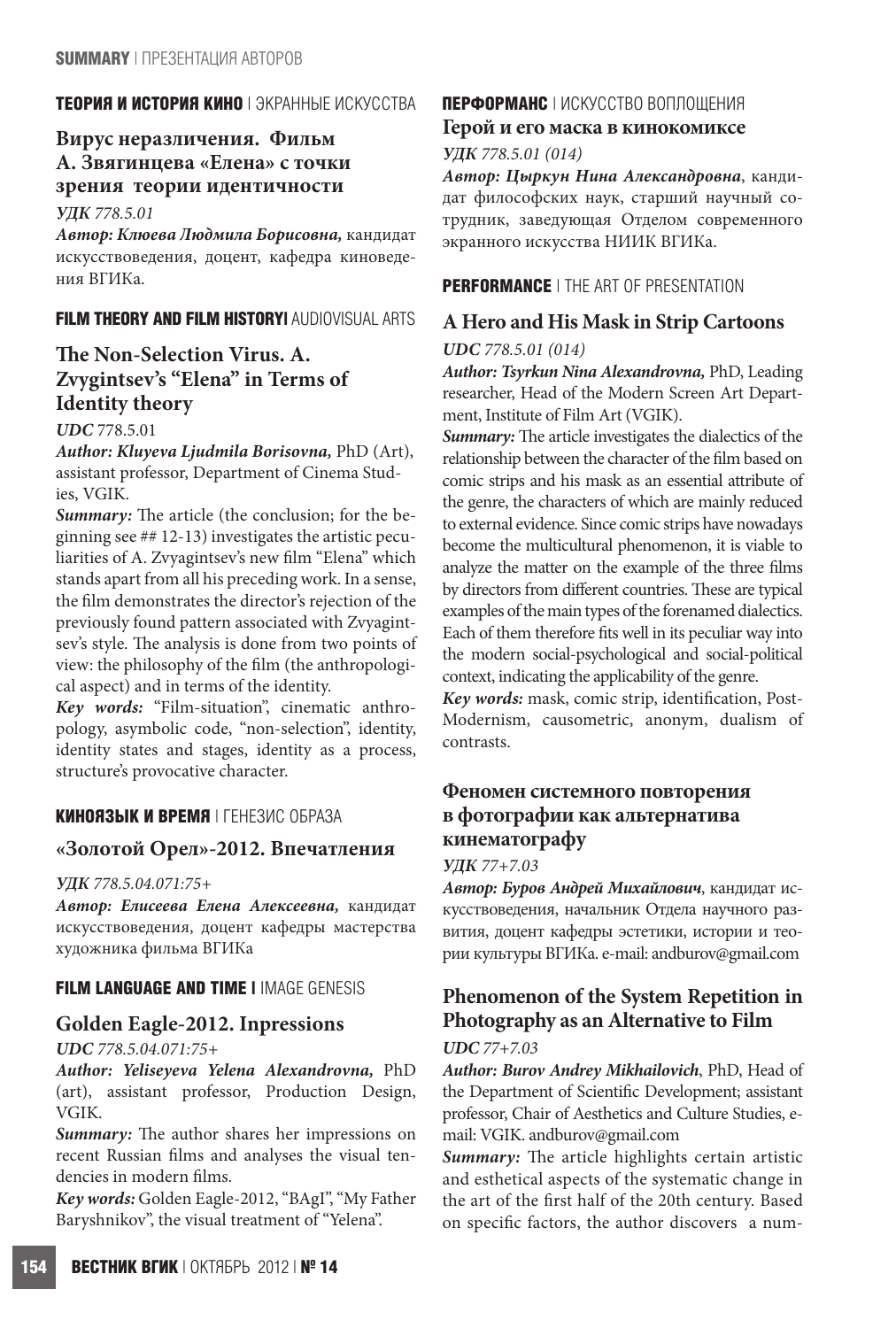ber of basic criteria for the artistic, esthetical and structural evaluation of post-visual phrases (relevant for both post-visual phrase of the first half of the 20th century and that one of the second half of the 20th century and the beginning of the 21st century).

Key words: repetition, difference, phrasism, postvisual phrase, grid, image

## **КУЛЬТУРА ЭКРАНА** | КУЛЬТУРОЛОГИЯ. ФИЛОСОФИЯ

# **Идеи философского диалогизма и «пирамида» Кесьлевского**

#### *УДК 7.01*

*Автор: Михеева Юлия Всеволодовна*, кандидат философских наук, заведующая Отделом междисциплинарных исследований в киноискусстве НИИ Киноискусства (ВГИК).

## **SCREEN CULTURE** | CULTUROLOGY. PHILOSOPHY

# **Ideas of the Philosophical Ideallogism and Kieslowski's "Pyramid"**

## *UDC 7.01*

*Author: Mikheeva Yulia Vsevolodovna*, PhD, Head of the Interdisciplinary Research Department, Institute of Film Art (VGIK) jmikheeva@zmail.ru

*Summary:* The author analyzes the spontaneous demonstration of the ideas of philosophical dialogism in the films of Krzysztof Kieslowski. She investigates the evolution of the creative thinking of the director depicting the state of feelings of the present-day people. The deep insight into the individual's intricate spiritual quest leads Kieslowski of the late period to the conclusions consonant with the philosophical ideas of Post-Christianity. *Key words:* philosophical dialogism, existential

event, Post-Christianity, monological and dialogical cinema.

## **МИРОВОЙ КИНОПРОЦЕСС** | АНАЛИЗ

# **Сценическое рождение «В ожидании Годо» Сэмюэля Беккета**

## *УДК 36761*

Автор: Анищенко Марина Геннадьевна, кандидат филологических наук, доцент кафедры эстетики, истории и теории культуры ВГИКа. Автор монографии «Драма абсурда» (М., 2011), учебного пособия «История зарубежной литературы ХХ века: 1945-1990» (М., 2007). Автор многочисленных статей о западноевропейской драме ХХ века.

#### **WORLD CINEMA** | ANALYSIS

# **Scenic birth of "Waiting for Godot" by Samuel Beckett**

## *UDC 791.43 (4/9); 778.5(4/9)/ 03.29*

*Author: Anishchenko Marina Gennadievna*, PhD, assistant professor, Chair of Aesthetics and Culture Studies, VGIK. Author of the monography "Absurd Drama" (Moscow, 2011), "History of Foreign Literature in 20th Century: 1945-1990" (Moscow, 2007). Author of many articles on West-European drama of the 20th century.

*Summary:* The phenomenon of the genesis of the new drama and new theatrical direction in France of the 1950s is investigated in the article. Also is given the characteristic of the first " Waiting for Godot" set staged by Roger Blin. The new scenic admission, presenting innovative character of Beckett's play is commented on in the text.

*Key words:* Samuel Beckett, Roger Blin, absurd drama, theatre of absurd.

**КИНОБИЗНЕС** | СТРАТЕГИЯ И ТАКТИКА УПРАВЛЕНИЯ

# **К вопросу о модернизации государственного регулирования в сфере культуры**

#### *УДК 338.46*

*Автор: Молчанов Игорь Николаевич*, доктор экономических наук, профессор факультета продюсерства и экономики ВГИКа. Читает курсы «Управление персоналом» (ВГИК); «Экономика сферы услуг», «Экономика общественного сектора» (МГУ).

*Молчанова Наталья Петровна*, доктор экономических наук, доцент кафедры финансов и технологий инвестирования МГУТУ имени К.Г. Разумовского. Читает курсы «Национальная экономика», «Государственное регулирование национальной экономики», «Прогнозирование национальной экономики», «Экономическая оценка инвестиций», «Региональная экономика».

**FILM INDUSTRY** | STRATEGY AND TACTICS OF MAN-AGEMENT

# **To the Issue of Modernization of the Cultural Sphere State Regulations**

#### *UDC 338.46*

*Author: Molchanov Igor Nikolaevich*, PhD, Professor, VGIK, lecturer on "Personnel Management"(VGIK), "Service Industry Economics", Public Sector Economics" (Moscow State Uni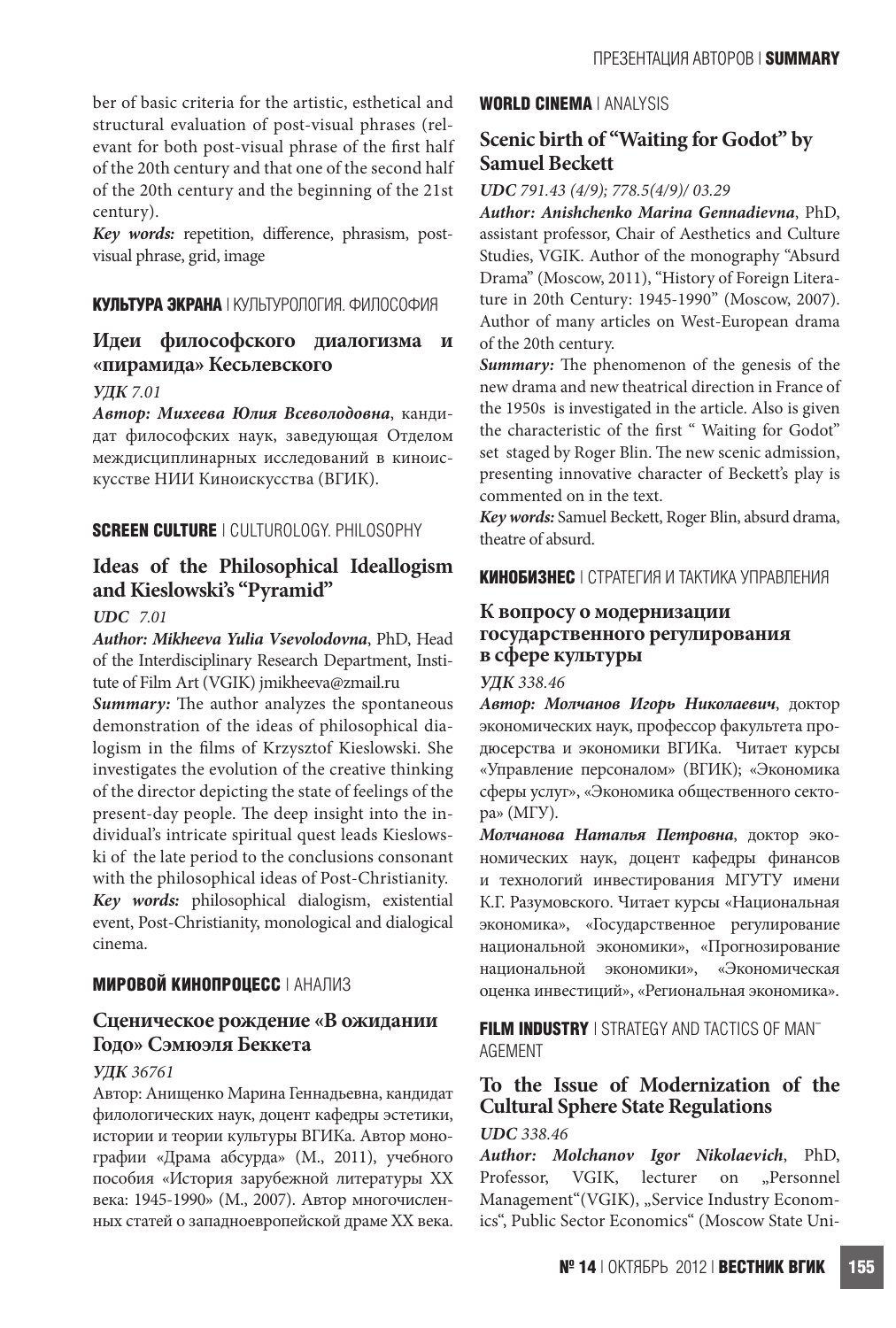versity). Specialist in economics of culture, education, tourism and sport, regional economics.

*Molchanova Nataliya Petrovna*, PhD, Associate professor of the department of finances and investing technology, Moscow State University of Technologies and Management.

*Summary:* The article explains the importance and the urgency of realizing the active government policy in the cultural sphere. The current problems of its functioning are discussed and the possible solutions are formulated. The program-target approach and social-oriented budgeting are recommended as the priority methods in realization of goal-setting development.

*Key words:* culture, state regulations, financing, program-target planning.

# **Особенности управления финансовыми ресурсами предприятий кинопоказа**

#### *УДК 778.58.003*

*Автор: Огурчиков Павел Константинович*, доктор культурологии, кандидат экономических наук, профессор, декан факультета продюсерства и экономики ВГИКа, e-mail: economvgik@yandex.ru

*Пичугин Эдуард Анатольевич*, кандидат экономических наук, доцент кафедры продюсерского мастерства ВГИКа, e-mail: epichugin@gmail.com

# **The Peculiarities of Financial Management of Cinema Houses**

## *UDC 778.58.003*

*Author: Ogurchikov Pavel Konstantinovich*, Doctor of Arts (Culturology), Ph.D. in Economics, Professor, Dean of the Producing Department of VGIK, e-mail: economvgik@yandex.ru

*Pichugin Eduard Anatoljevich*, Ph.D in Economics, Associate-Professor of the Producing Department,VGIK, epichugin@gmail.com

*Summary:* The proceeds of the cinema-houses depend on various factors, i.a. the distribution structure of box-office takings. The goal of the money flows management thus takes on enormous significance, demanding a system approach and a thorough consideration of the peculiarities of cinema facilities. The article highlights the peculiarities of the finance resources of cinema-houses, the classifications of the factors affecting the amount of money flows. This classification allows to timely work out and exercise the optimization measures of money flows management, which in the final analysis will help to improve the conditions of the cinema-houses.

*Key words:* financial resources, financial management, film screening, money flows factors

## **Формула продюсерского счастья?**

#### *УДК 77858004*

*Автор: Бакулев Геннадий Петрович,* доктор филологических наук, профессор. Работает на кафедре русского и иностранных языков ВГИКа. Читает курсы «Современные теории массовой коммуникации», «Медиатехнологии в массовой коммуникации» во ВГИКе, РГГУ и ВШТ (МГУ). Список публикаций включает 200 наименований. Член Союза кинематографистов РФ, Российской академии социальных наук, Российской коммуникативной ассоциации.

# **The Formula of Producer's Happiness?**

#### *UDC 77858004*

*Author: Bakulev Gennady Petrovich*, Doctor of Philosophy, Professor of the Chair of Russian and Foreign languages, VGIK, gives lectures on the present-day theory of mass communication, media technologies in mass communication at VGIK, Russian State Humanitarian University, Higher School of Television (MSU). The list of publication includes 200 items. Trained three PhDs, supervises postgraduates in journalism and language studies. Member of the Russian Filmmakers' Union, Russian Academy of Social Sciences, Russian Communicative Association. **Summary:** The article surveys the approaches to working out the model of the films' commercial success described in literature. The suggested classifications of different predictors make it possible to form an overall idea of the tendencies in this field of research. Nowadays, the list of prognostic variables has been enlarged considerably: apart from such traditional predictors as budget, marketing and promotion scale, stars, awards, etc., there are new ones particularly connected with social networks. *Key words:* films, film industry, box-office receipts,

predictors, prognostic patterns

## **Социально-экономические аспекты формирования зрительской киноаудитории**

#### *УДК 338.46*

*Автор: Восколович Нина Александровна,* доктор экономических наук, профессор кафедры экономики социальной сферы экономического факультета МГУ имени М.В. Ломоносова. Чи